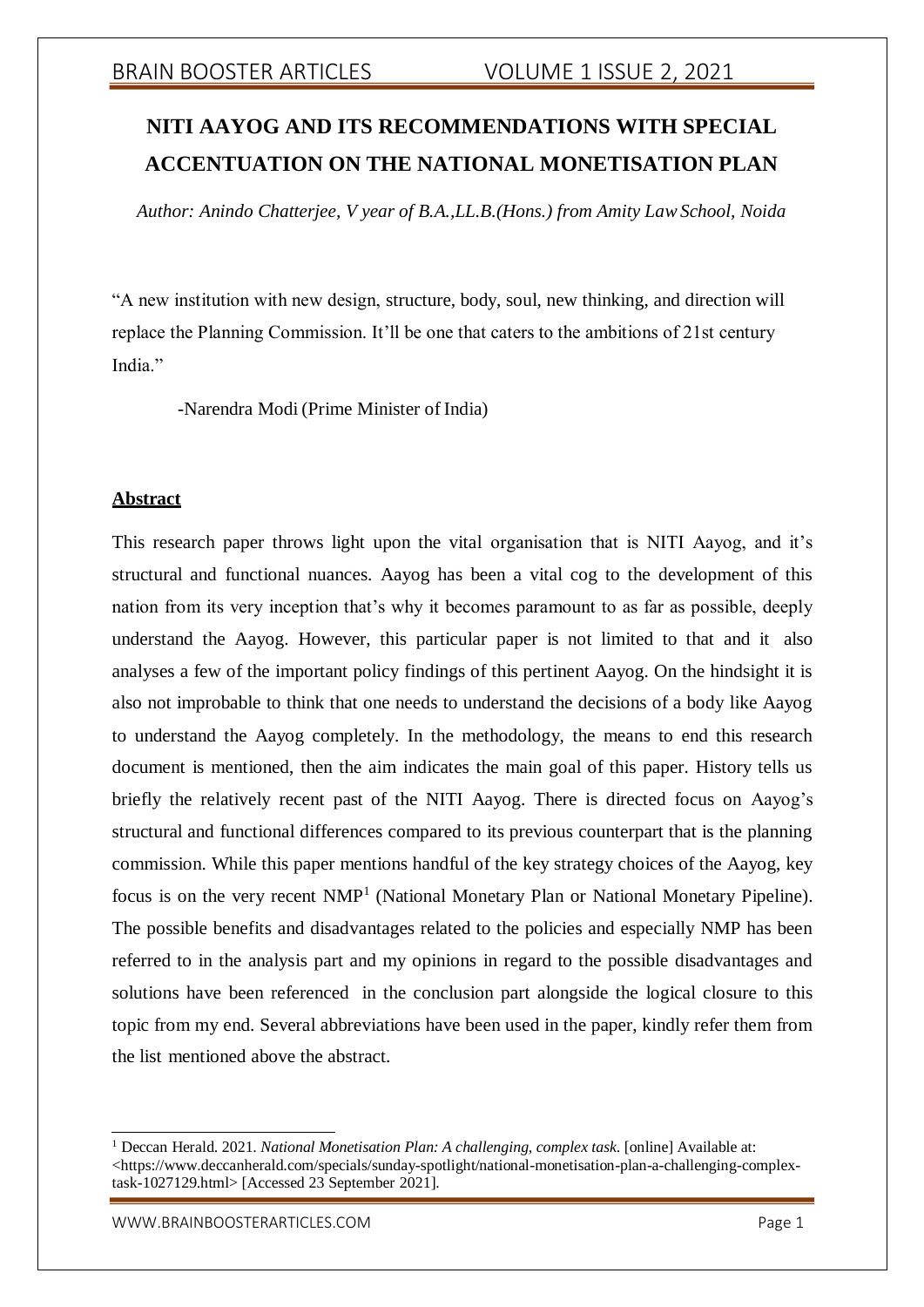### **Introduction**

The NITI Aayog or The National Institution for Transforming India, was shaped through a res. of the Cabinet of Ministers of the Union on January 1, 2015. Aayog has arisen as an imp. Research organization of the GOI, cultivating the true essence of agreeable federalism under the powerful initiative of Prime Minister Shri Narendra Modi. Since the time its origin the org. has taken numerous of drives pointed towardsboosting the economy also, transforming the existences of millions across the nation.

Aayog is not merely a simple organization in the meaning that it also advices the GOI of the road of its policies and related decisions for the benefit of the Indian people. Aside from planning vital and long-haul arrangements and projects for the GOI, NITI Aayog likewise gives an important specialized exhortation to Centre,States, andUnion Territories.<sup>2</sup>

The topmost Council or the gov. council of the Aayog is led by the Hon'ble Prime Minister and contains CMs of the relative multitude of States and Union Territories with law-making bodies and Lt. Governors of other Union Territories. The Gov. Council was reconstituted with a notification dated nineteenth February 2021 by the Cabinet Secretariat. However, Aayog is not one and only of its kind think tank research body India ever had, in fact it came in place for the Planning comm. that was constituted in 1950. Aayog aims to bring the states and centre together for a more inclusive, cooperative federalism.<sup>3</sup>

# **Methodology**

This research paper is brought to its logical conclusion by the method of visiting several government websites and media reports.

<sup>3</sup>2021. *NITI Aayog Transforming India*. [online] Available at:

<https:/[/www.pmindia.gov.in/en/major\\_initiatives/niti-aayog-transforming-indias-development-agenda/>](http://www.pmindia.gov.in/en/major_initiatives/niti-aayog-transforming-indias-development-agenda/) [Accessed 23 September 2021]..

<sup>2</sup>Dr. Richa Srivastava, i., 2021. *Abstract of India's Journey from Planning Commission to Niti Aa*. [online] Ijsr.net. Available at:

<sup>&</sup>lt;https:/[/www.ijsr.net/get\\_abstract.php?paper\\_id=SR20226104106&gclid=Cj0KCQjwv5uKBhD6ARIsAGv9a](http://www.ijsr.net/get_abstract.php?paper_id=SR20226104106&gclid=Cj0KCQjwv5uKBhD6ARIsAGv9a-)yYLFT8JQiaoTceboXf-9AbxDeI29OC3342UPewdrVzmJGYN3YylJIaArOqEALw\_wcB> [Accessed 23 September 2021].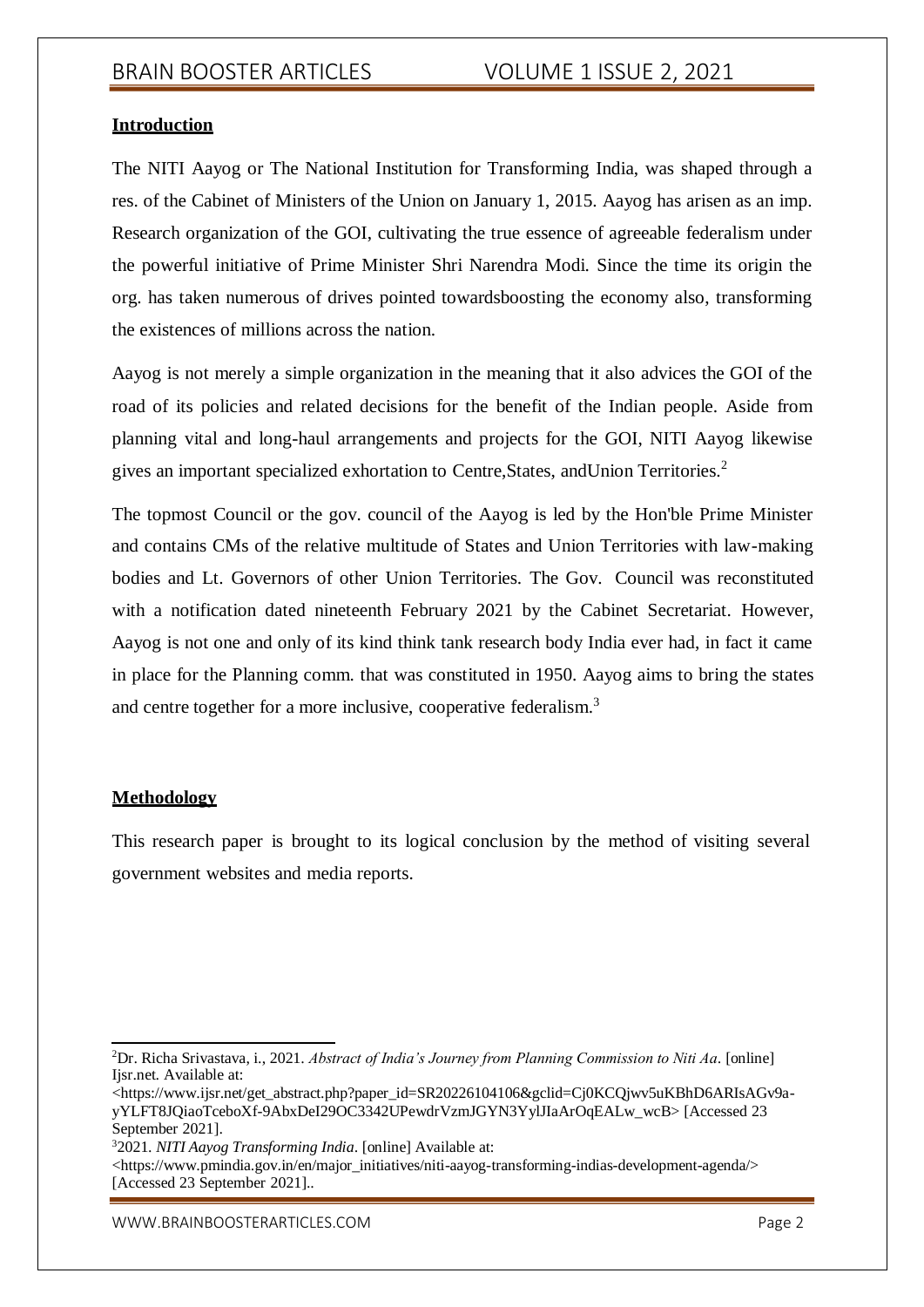# **Aim**

To comprehend the functioning of NITI Aayog and its schemes, long term plans in the context of today's India especially the National Monetary plan.

# **History**

On 29th May 2014 Independent Evaluation Office presented an appraisal report to PM Narendra Modi with the proposal to supplant the Planning Commission with a "control commission." But on  $13<sup>th</sup>$  August 2014, the Union Cabinet rejected the Planning Commission, to be supplanted with a weakened rendition of the NAC of India. On  $1<sup>st</sup>$  January 2015, a Cabinet res. was passed to supplant the Planning Comm. with the recently shaped NITI Aayog (National Institution for Transforming India). The legislature of India reported the development of Aayog on  $1<sup>st</sup>$  January 2015. The very first meeting of Aayog was led by Narendra Modi on 8 February 2015.<sup>4</sup>

Finance Minister Arun Jaitley mentioned the accompanying objective fact on the need of making NITI Aayog, "The 65-yr-old Planning Comm. had become a repetitive association. It was pertinent in an order economy structure, however no more. India is an expanded nation and its states are in different periods of monetary improvement alongside their own qualities and shortcomings. In this specific circumstance, a 'one size fits all ' way to deal with monetary arrangement is old. It can't make India cutthroat in the present worldwide economy." It is a reconstruction plan of the everyday ways of life of individuals of India.

## **Background**

The main reason why this research paper has come into existence is because of the introduction of NITI Aayog by the NDA Government in 2015. It is a natural question that why was there a need to remove the planning commission? what was expected of the planning comm. that was not fulfilled?These are some of the burning questions, that I'll try to answer via this paper.

<sup>4</sup>Niti.gov.in. 2021. *Overview| NITI Aayog*. [online] Available at: <https:/[/www.niti.gov.in/content/overview>](http://www.niti.gov.in/content/overview) [Accessed 23 September 2021].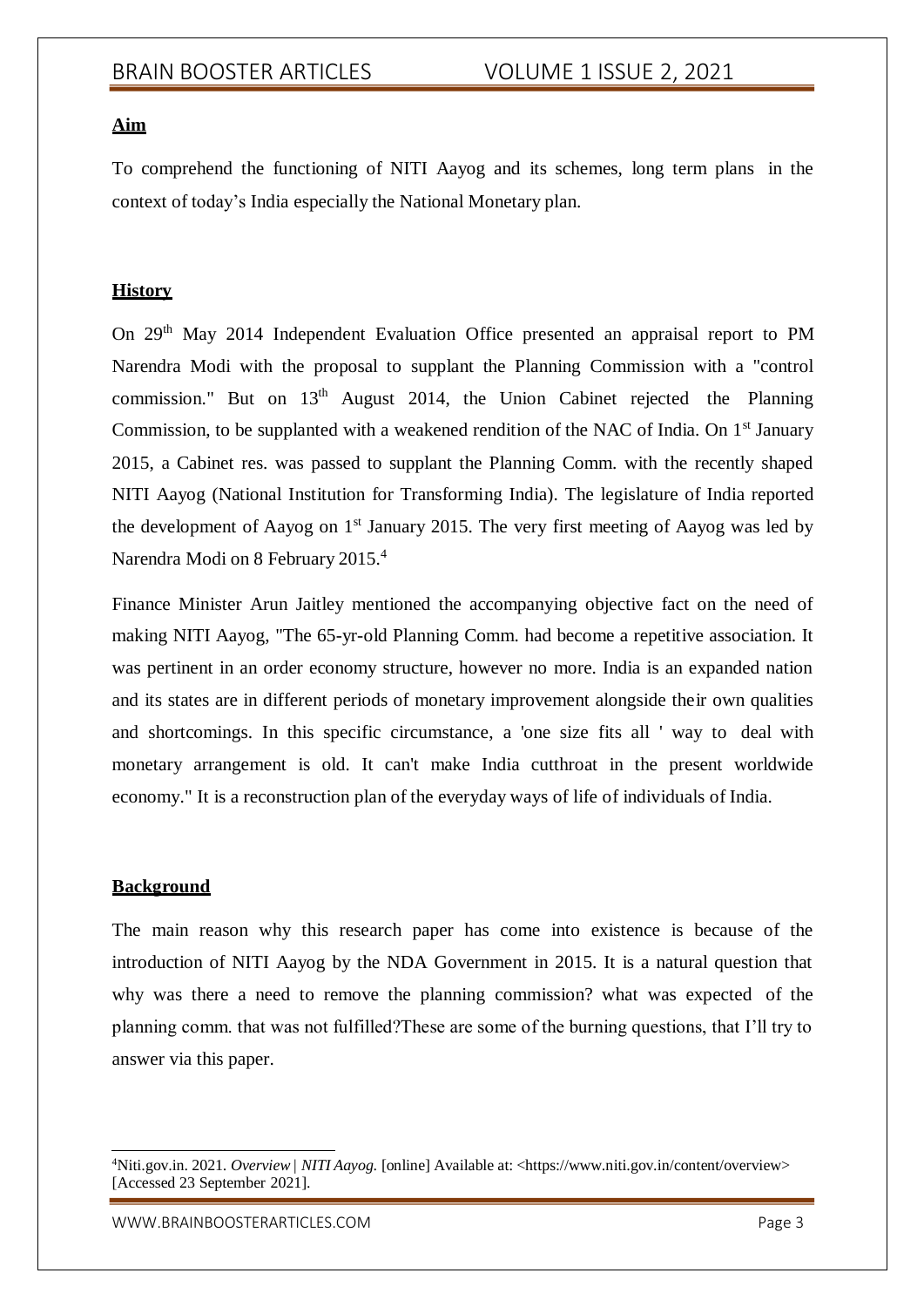# **Structure of NITI Aayog**

To understand the working of NITI Aayog, first we need to understand the structure of this esteemed institution because that's the only way we will be able to understand the working and strength of this body

- Chairman or The Prime Minister of India
- Then there is Governing Council Headed by the Prime Minister, it includes the Chief Ministers of each and every state/UTs and the Lieutenant Governors/Administrators of UTs without an assembly.
- Also, the Regional Councils these can be established to resolve explicit issues which, acc. to the PM, can influence more than one state in a locale. These Councils can be helmed by the PM or his candidate and incorporate the Chief Ministers and Lt. Governors/Admin. of States/UTs in the area.
- The full-time hierarchical structure of the esteemed Aayog comprises of,
- Vice-Chairperson who is accountable for its ordinary exercises,having the position of a cabinet minister.
- Three full-time individuals.<sup>5</sup>
- Two temporary individuals who are scholastics from top notch colleges, research associations, and so forth are delegated on a continuously changing premise.
- Union Cabinet Ministers, not surpassing four, are selected by the PM as EO individuals.
- A CEO having the position of Sec. to the GOI is delegated by the Prime Minister. He has a decent position and fills in as the Member-Sec. to the Aayog. He has a limited tenure.
- A Secretariat.<sup>6</sup>

<sup>5</sup>Niti.gov.in. 2021. *Overview| NITI Aayog*. [online] Available at: <https:/[/www.niti.gov.in/content/overview>](http://www.niti.gov.in/content/overview) [Accessed 23 September 2021].

<sup>6</sup>Neostencil.com. 2021. *NITI Ayog- Function, Structure | NeoStencil*. [online] Available at:

<sup>&</sup>lt;https://neostencil.com/upsc-indian-economy-niti-ayog-function-structure> [Accessed 23 September 2021].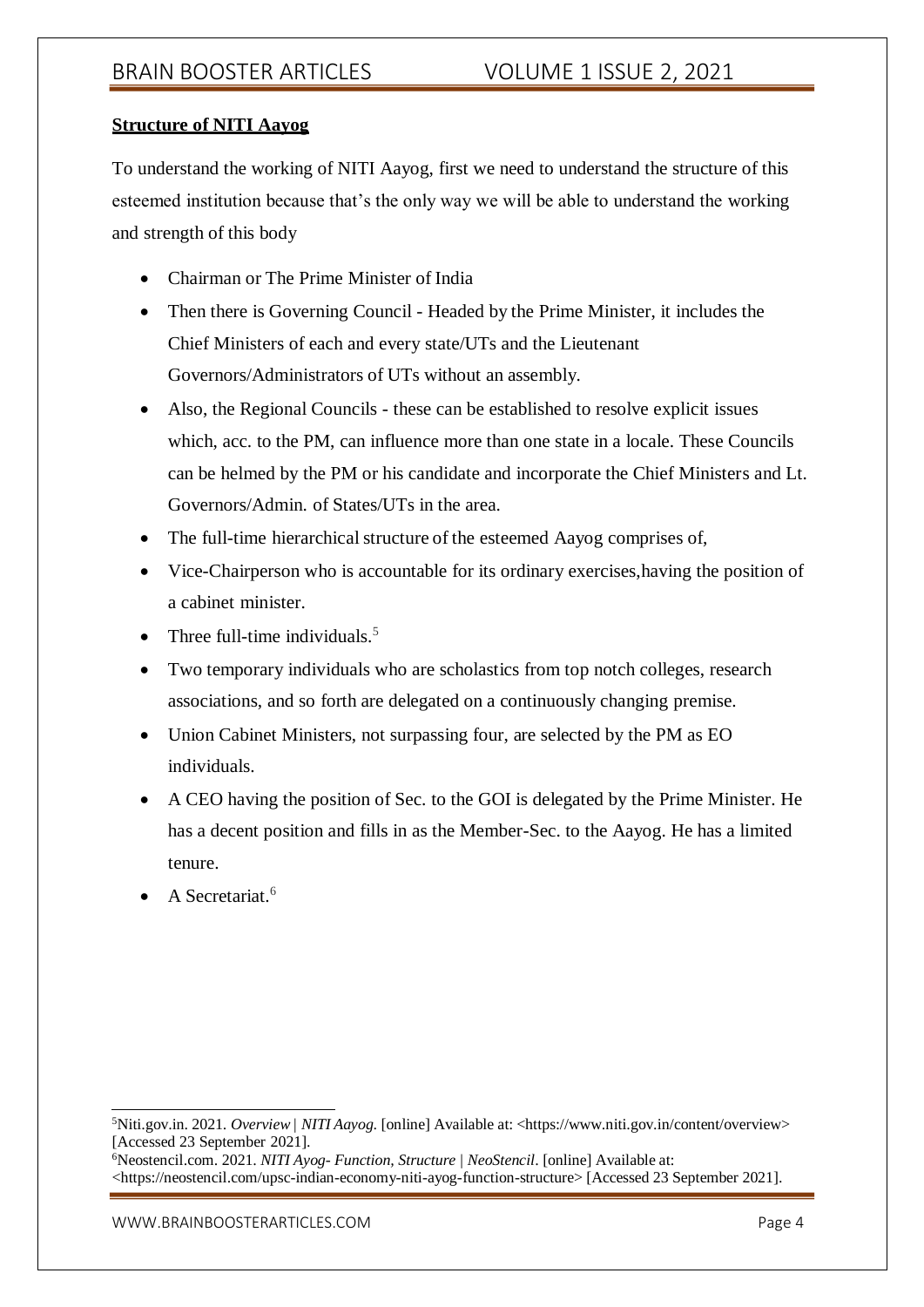# **Objectives**

- Actively involving the states in the development process of the GOI, so that the alliance can jointly promote the national development and progress agenda.
- To bolster the states at the same time promoting cooperation inter states and between different states and government.
- To work at the rural level and set up a strong grass root foundation from the very basic stage of the democracy.
- To ensure that areas that need urgent look in terms of finance and security are looked into
- To make sure that the vulnerable class that is most likely to be left behind the develop. of the nation are integrated in such a way that no one remains untouched.
- To create, plan various policies that maybe short term or very long term, in fact not only creation but also the implementation of these plans. Taking feedbacks and improving policies mid-way is one of the methods that NITI Aayog undertakes.
- To involve the key stake holders and educational institutions of the country to have a more holistic approach.
- To create a supportive environment for education and entrepreneurship with the help of many national experts.
- To develop and maintain a well-developed resource centre with sufficient research positive governance and also distribute such know how to the key stake holders in the process.
- To not only draft plans but also monitor them to ensure properly bringing them into action hence making it more certain that these plans work and not just another document in some pages and records.
- To lay emphasis on technological advancement and capacity upgradation for the proper implementation of schemes.
- To take other such actions as may be necessary for the national develop. aim and previously mentioned objectives.<sup>7</sup>

<sup>7</sup>Niti.gov.in. 2021. *Objectives and Features | NITI Aayog*. [online] Available at: <https:[//www.niti.gov.in/objectives-and-features>](http://www.niti.gov.in/objectives-and-features) [Accessed 23 September 2021].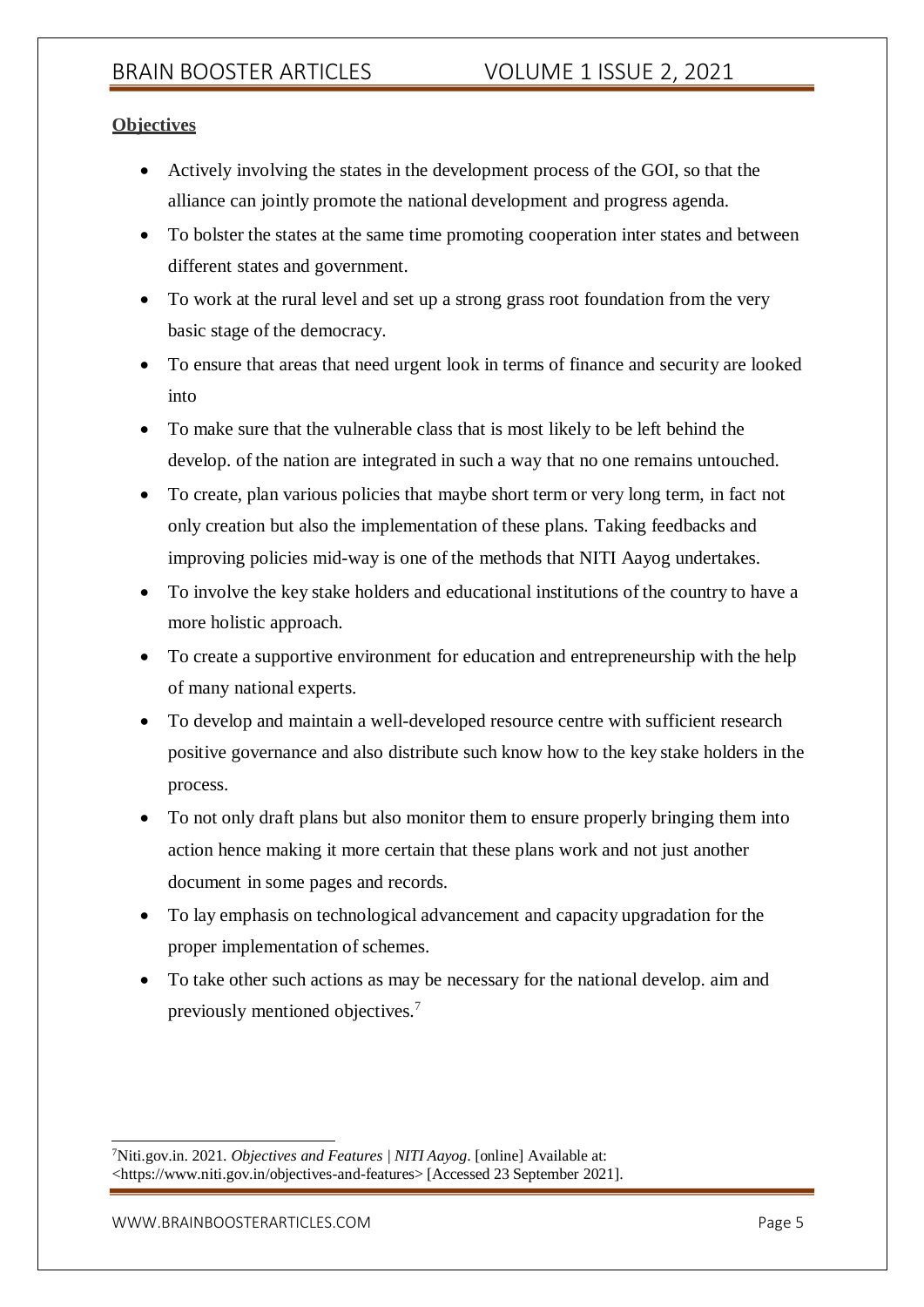### **Recent Schemes and strategies**

# **1. Strategies and visions of the NITI Aayog after the 12th 5-year plan**

After 2017, it was realised that 5-year plans are not comprehensive enough for complete inclusive development of the country, hence 15-year plans were introduced. These 15-year plans provide a better opportunity for the government machinery to work on the social, economic development agendas on a long-term basis.

### **2. Digital Payments Initiative**

NITI Aayog comprised a Committee of Chief Ministers on Digital Payments on 30th November 2016 with Hon'ble Chief Minister of Andhra Pradesh, Chandrababu Naidu, as the Convener to advance straight forwardness, monetary incorporation, and a solid monetary system in the nation. The Committee presented its provisional report to the Hon'ble Prime Minister in January 2017.

It boosted the States/UTs for the advancement of computerized exchanges, Central help of Rs. 50 crores would be given to the regions to undertake Information, Education and Communication exercises to bring 5 crores Jan Dhan records to digitized age.

However, this was not all, further Cashback and reference extras plans were dispatched by the Hon'ble Prime Minister on 14.4.2017 to advance the utilization of computerized instalments through the BHIM App.

# **3. Atal Innovation Mission**

NITI Aayog has suggested this mission to create anentrepreneur and innovation positive environment in the country by making organizations and projects that spike advancement in schools, universities, and business visionaries overall. In 2016-17, the accompanying significant plans were carried out such as the Atal Tinkering Labs (ATLs): followed to encourage inventiveness and logical attitude in understudies, AIM is assisting with setting up 500 ATLs in schools across India, where understudies can plan and make little models to settle difficulties, they see around them, utilizing fast prototyping advances that have arisen lately. And the Atal Incubation Centres (AICs): AIM will offer monetary help of Rs.10 crore and limit working for setting AICs across India, which will assist new businesses with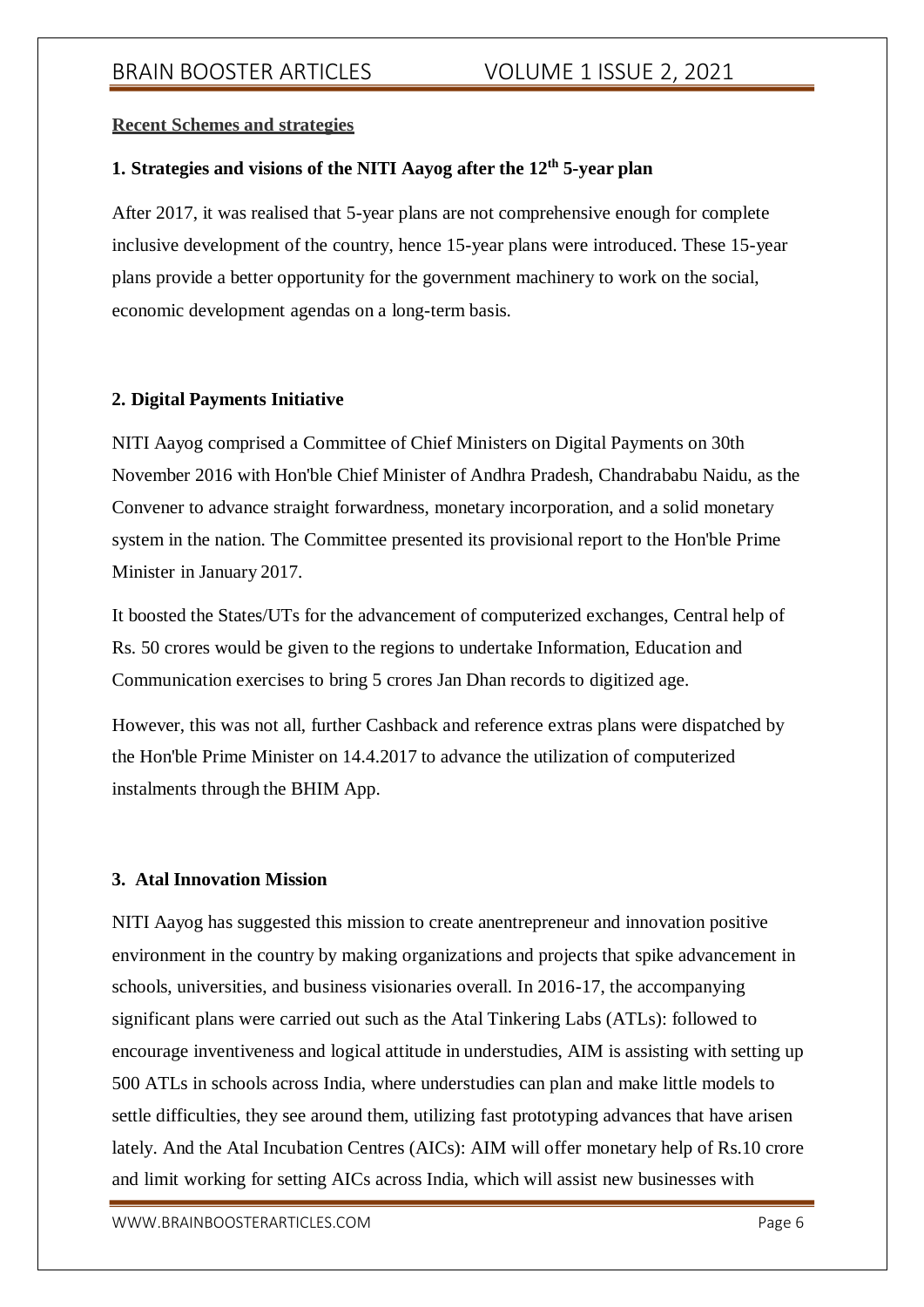extending faster and empower advancement business venture, in centre areas like assembling, transport, energy, training, farming, water, and disinfection, and so on.

## **4. Team on Elimination of destitution in India**

Constituted on the sixteenth March 2015 under the Chairmanship of Dr Arvind Panagariya, Vice Chairman, NITI Aayog, the report of the Task Force was finished and submitted to Hon'ble Prime Minister on eleventh July 2016. The report of the Task Force principally focuses on issues of estimation of destitution and procedures to battle destitution. Concerning neediness, the Task Force report expresses that "an agreement for either the Tendulkar or a higher destitution line didn't arise. Therefore, the Task Force has inferred that the matter is considered in more prominent profundity by the nation's top specialists on destitution before an official conclusion is made. As needs are, it is suggested that a specialist board of trustees is set up to show up at an educated, choice fair and square at which the indigence line ought to be set." regarding methodologies to battle destitution, the Task Force has made proposals on quicker indigence decrease through work escalated supported fast development and powerful execution of against destitution programs.

### **5. Changing India Lecture Series**

As the public authority's head think-tank, NITI Aayog sees information building and move as the empowering influence of genuine change in States. To construct information frameworks for States and the Centre, NITI Aayog dispatched the 'NITI Lectures: Transforming India' series, with the full help of the Prime Minister on 26th August 2016. The talk series is pointed toward tending to the top strategy-making group of the Government of India, including individuals from the bureau and a few top layers of the organization. It attempts to get state of art thoughts, improvement strategies to Indian arrangement producers and people in general, to advance the reason for the change of India into a prosperous present-day economy. The Hon'ble Dep. PM of Singapore, Shree Tharman Shanmugaratnam, conveyed the principal address on the subject: India and the Global Economy. On November sixteenth, 2016, Bill Gates, Co-Founder, Bill and Melinda Gates Foundation, conveyed the second talk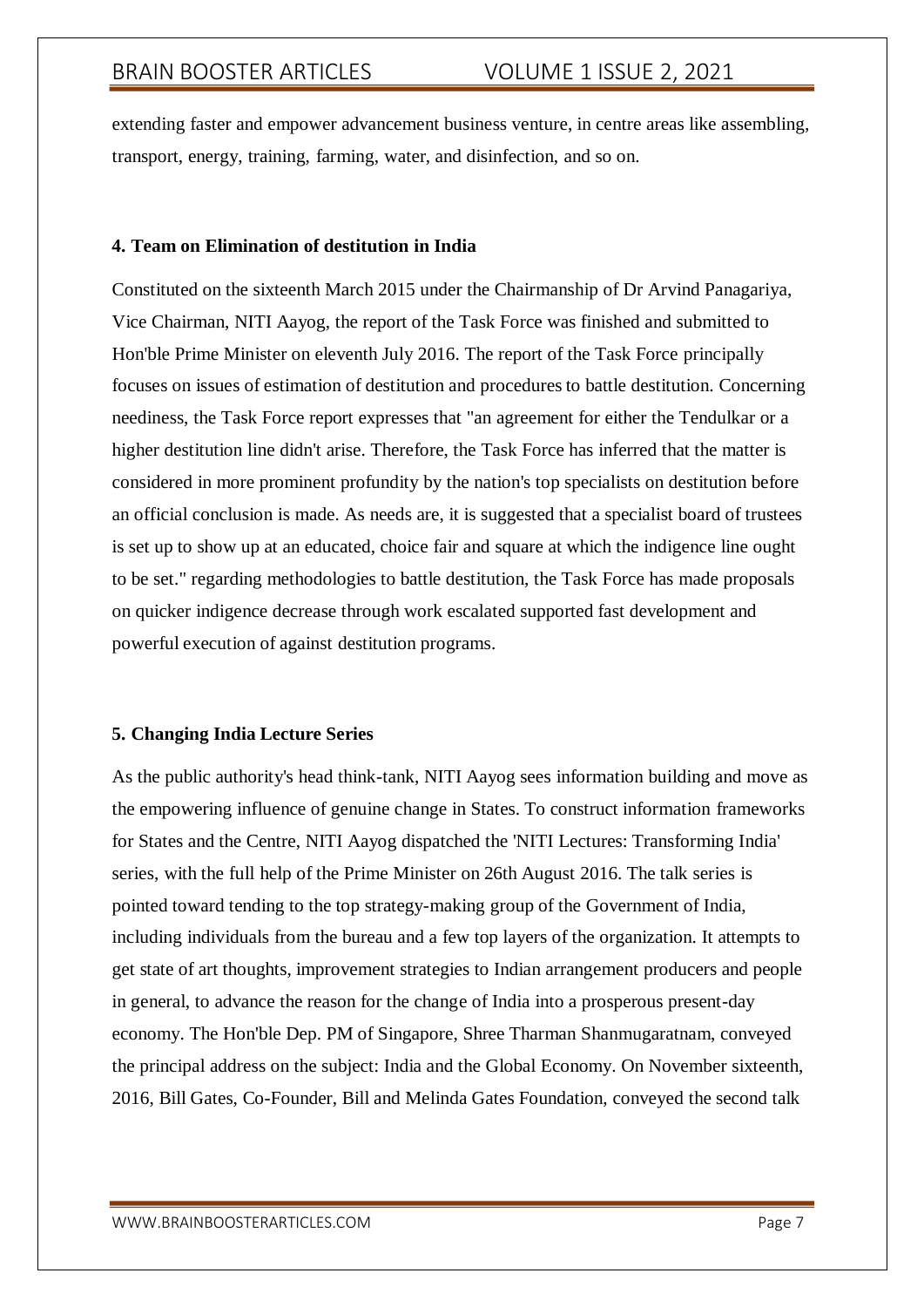in the sequence under the subject: 'Innovation and Transformation'.<sup>8</sup> But in this paper our sharper focus is on the National Monetisation plan.

# **Current Scenario**

Very recently NITI Aayog's key scheme the National Monetisation Plan is being talked about and in constant coverage by the media, so let us understand what the NITI Aayog has in store for us-

What is the National Monetisation Plan?

As per this plan the central government would be monetising 6 lakh crores worth of assets including important sectors like Roadways, railways and power. Not a hasty scheme at all, it was already announced in the Union budget speech (2021-22) by the Finance Minister Ms. Nirmala Sitharaman. In this scheme the ownership of the assets is not transferred to the private companies instead these assets are run by these companies for the aforementioned period.<sup>9</sup>

Which sector gets the biggest pie?

From the different sectors biggest piece of the pie is for the Roadways sector i.e., 1,60,200 Crore, 1,52,000 Crore for the railways sector, this is as according to the National Monetisation pipeline. It is to be noted that the time period for the scheme currently is 4 years.<sup>10</sup>

<https://pib.gov.in/newsite/PrintRelease.aspx?relid=163340> [Accessed 23 September 2021].

<sup>10</sup>The Times of India. 2021. *Explained: Rs 1.5 lakh crore monetisation plan for Indian Railways assets; in 5 points & charts - Times of India*. [online] Available at: <https://timesofindia.indiatimes.com/business/indiabusiness/explained-rs-1-5-lakh-crore-monetisation-plan-for-indian-railways-assets-in-5-pointscharts/articleshow/85683482.cms> [Accessed 23 September 2021].

<sup>8</sup>Pib.gov.in. 2021. *Highlights of initiatives under NITI Aayog*. [online] Available at:

<sup>9</sup>Bhatia, R., 2021. *Niti Aayog's Dr Rajiv Kumar breaks down the National Monetisation Plan and lessons learnt from past projects*. [online] The Economic Times. Available at:

<sup>&</sup>lt;https://economictimes.indiatimes.com/news/economy/policy/niti-aayogs-dr-rajiv-kumar-breaks-down-thenational-monetisation-plan-and-lessons-learnt-from-past-projects/articleshow/85588713.cms> [Accessed 22 September 2021].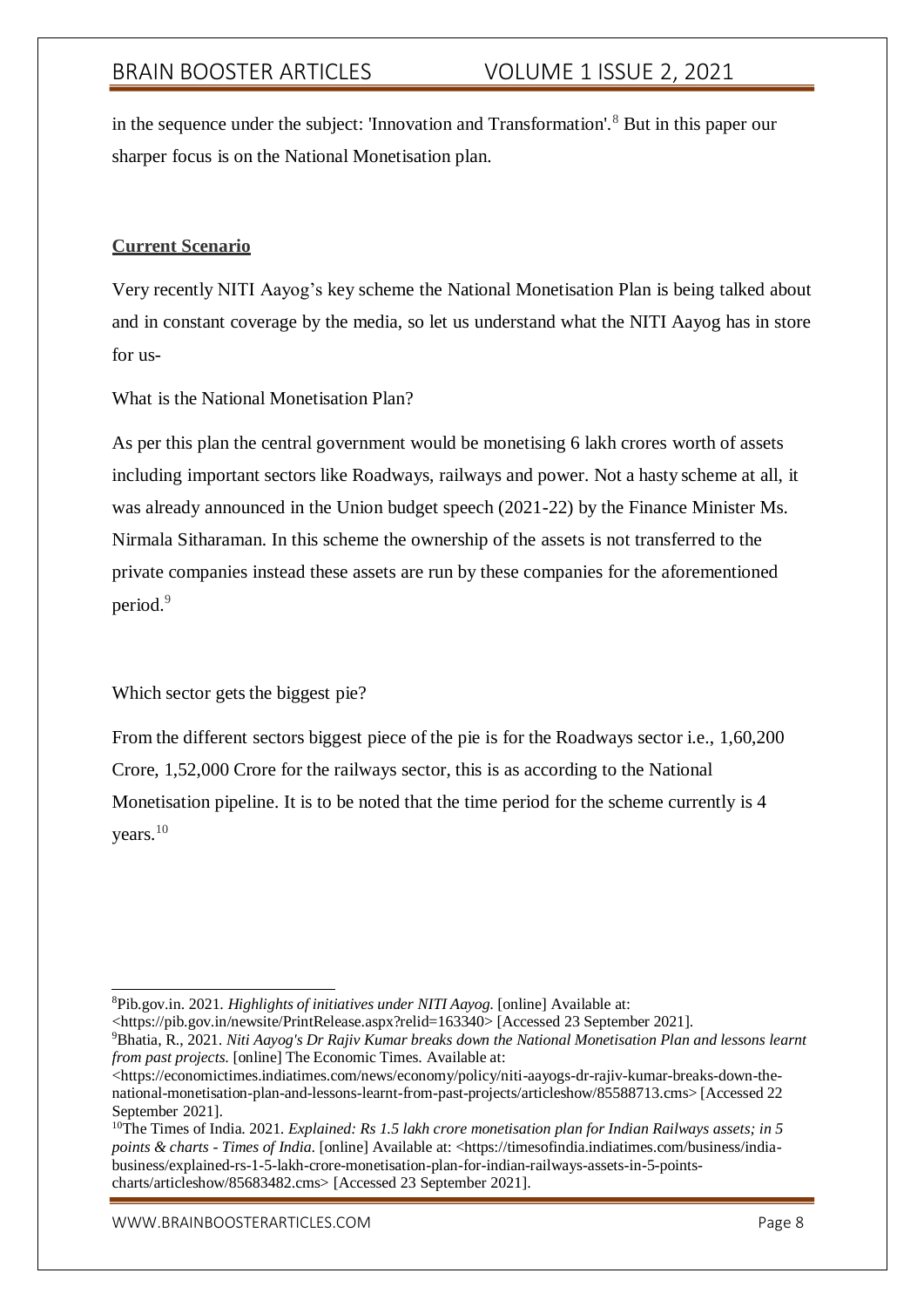What are the benefits?

Benefits are aplenty if Govt. is to be believed of its word. First and foremost, the amount of money raised that is 6 lakh crore and it would be used to improve infrastructure in the key sectors. Another important argument of the government for the naysayers is improved efficiency in the brownfield sectors by Public-private partnership or commonly known as  $PPP<sup>11</sup>$ 

What are brownfield sector Investments and its benefits?

Brownfield sector investment are those investments where the buildings, infrastructure are already built hence there are very less to no setup costs, leading to a possible increase in profits for the companies involved in it. This reduces chances of the company going into losses incurred due to relentless investments in overall infra structure, thus making it a profitable avenue both for the public and the private sector.<sup>12</sup>

# **What is the PPP model proposed by the Aayog?**

PPP means to handle the working and maintenance of the govt. machinery without the transfer of the ownership of the assets. These kinds of models are very useful when adopted in context of sectors that require significant money investment and skilled workforce.

PPP is an expansive term that can be applied to anything from a basic, momentary administration contract (with or without speculation necessities) to a drawn-out agreement that incorporates financing, arranging, building, activity, support, and divestiture. PPP courses of action are valuable for enormous ventures that require exceptionally gifted specialists and a huge monetary cost to begin. They are likewise helpful in nations that require the state to legitimately possess any foundation that serves the general population.

<sup>11</sup>Bhatia, R., 2021. *Niti Aayog's Dr Rajiv Kumar breaks down the National Monetisation Plan and lessons learnt from past projects*. [online] The Economic Times. Available at:

<sup>&</sup>lt;https://economictimes.indiatimes.com/news/economy/policy/niti-aayogs-dr-rajiv-kumar-breaks-down-thenational-monetisation-plan-and-lessons-learnt-from-past-projects/articleshow/85588713.cms> [Accessed 23 September 2021].

<sup>12</sup>Investopedia. 2021. *The Difference Between Greenfield vs. Brownfield Investments*. [online] Available at: <https:/[/www.investopedia.com/ask/answers/043015/what-difference-between-green-field-and-brown-field](http://www.investopedia.com/ask/answers/043015/what-difference-between-green-field-and-brown-field-)investment.asp> [Accessed 23 September 2021].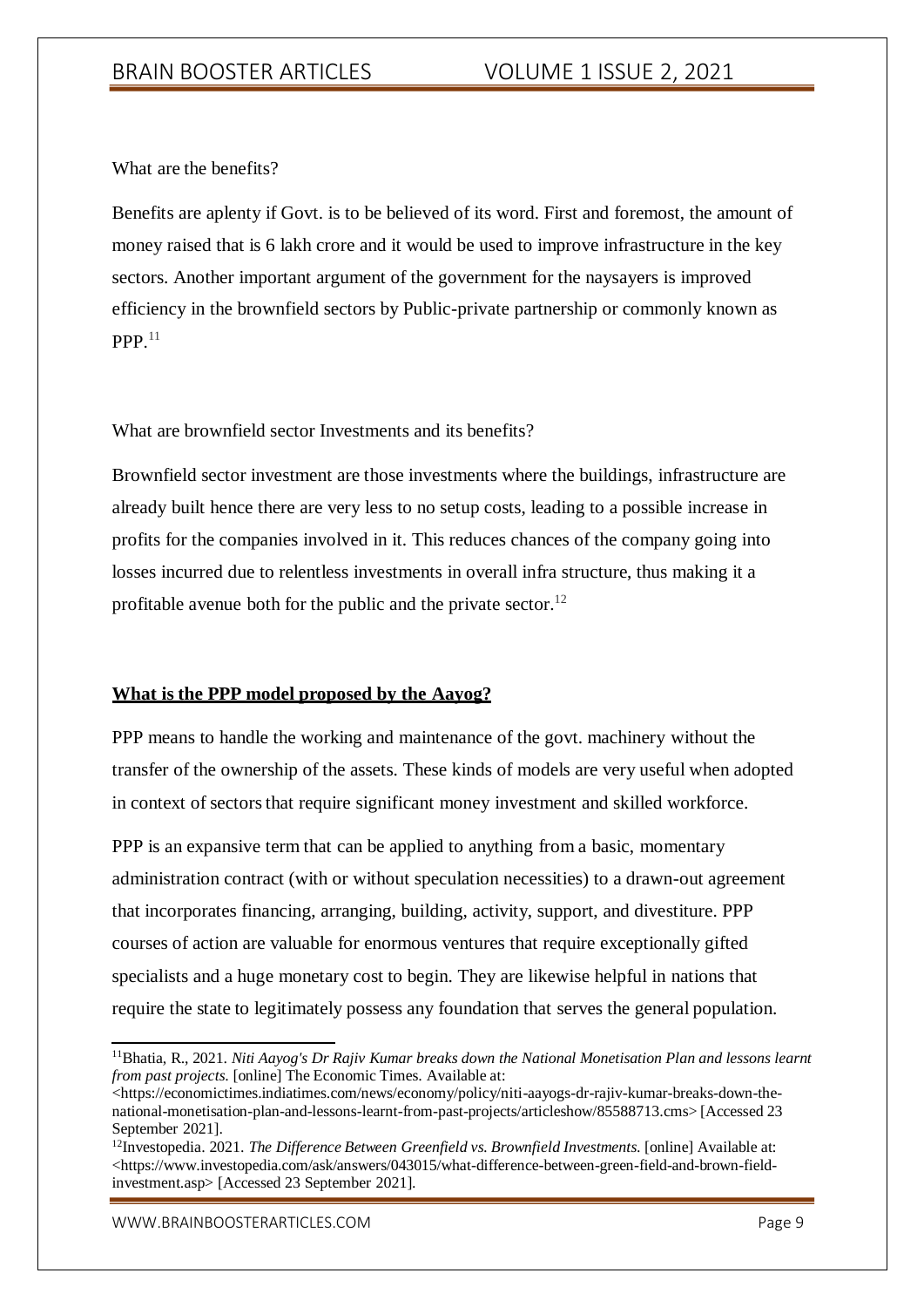Thus, drawing out from this conjecture that PPP being used by the govt. could mean a number of things but in this context, these are basically short term 4-year contracts between the govt. and the companies.<sup>13</sup>

### **Comparing and contrasting**

Without comparing and contrasting the planning comm. and the Aayog I strongly believe it wouldn't be proper justice to the cause of this research paper and for that very reason let us understand the key differences between these two prominent bodies. Moreover, comparison is required to understand the full depth of effects of the Aayog.

| <b>NITI Aayog</b>                                                                                                                                        | <b>Planning Commission</b>                                                                                                                                                                                      |
|----------------------------------------------------------------------------------------------------------------------------------------------------------|-----------------------------------------------------------------------------------------------------------------------------------------------------------------------------------------------------------------|
| Aayog has not been given the command or<br>powers to force arrangements on States. Aayog is<br>essentially a research organization or a warning<br>body. | The Planning Comm. had the ability<br>to force approaches on States and for<br>the tasks endorsed by the Planning<br>Commission.                                                                                |
| The potentiality for allotting portion of assets<br>have not been given to the Aayog. The powers<br>are with the Finance Ministry.                       | The Planning Comm. had the ability<br>to distribute assets to the State<br>Governments and different Central<br>Government Ministries for different<br>projects and activities at National and<br>State Levels. |
| In Aayog, State Governments need to assume a                                                                                                             | State Governments didn't play a lot of<br>part because they were separated from                                                                                                                                 |

<sup>13</sup>WhatIs.com. 2021. *What is Public-private partnership (PPP)? - Definition from WhatIs.com*. [online] Available at: <https://whatis.techtarget.com/definition/Public-private-partnership-PPP> [Accessed 23 September 2021].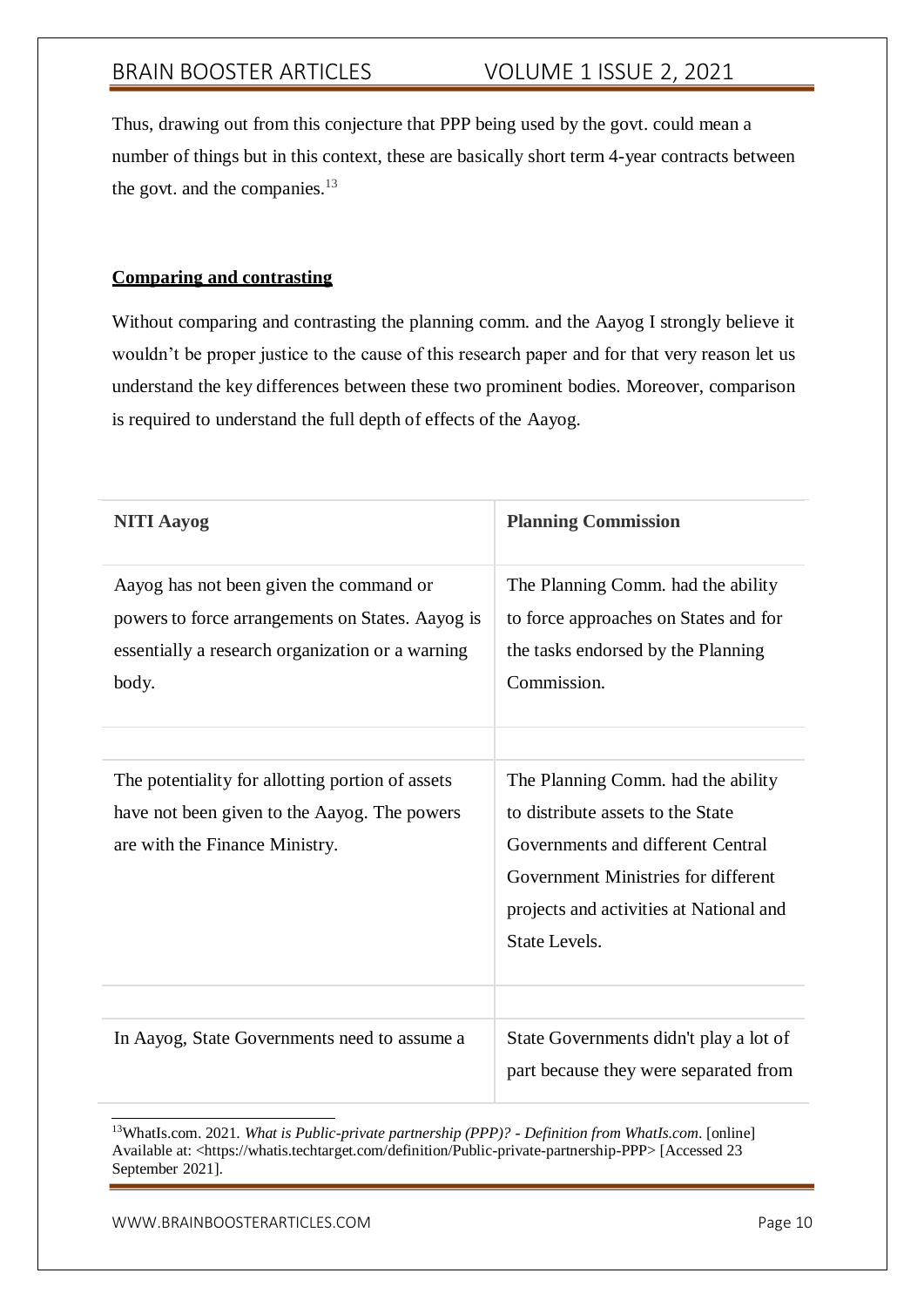| more proactive part.                                                                                                                                                                                                                                                                       | taking impact in the gatherings. The<br>State Government's job was bound to<br>the National Develop. Council.                                               |
|--------------------------------------------------------------------------------------------------------------------------------------------------------------------------------------------------------------------------------------------------------------------------------------------|-------------------------------------------------------------------------------------------------------------------------------------------------------------|
| Compared to its earlier contemporary there are<br>temporary individuals delegated in Aayog.                                                                                                                                                                                                | The Planning Comm. didn't have any<br>arrangements for the recruitment of<br>temporary individuals.                                                         |
| The Governing Council of the Aayog is made up<br>of the Lt. governors of the union territories and<br>CM of states.                                                                                                                                                                        | The National Develop. Council had<br>Lt. Governors and State Chief<br>Ministers. Planning Comm. needed to<br>answer to the National Develop.<br>Commission. |
| The CEO of NITI Aayog is delegated by the<br>Prime Minister. Secretaries are known as CEO.                                                                                                                                                                                                 | Planning Comm. secretaries were<br>named through the typical interaction.                                                                                   |
| The aggregate of full-time people in Aayog<br>might be less than the numbers that the of<br>planning commission.                                                                                                                                                                           | The last Planning Comm. had octet<br>(8) full-time people.                                                                                                  |
| Under the Aayog association structure, new posts<br>were made – CEO, Vice-Chairperson. President<br>has the position of Sec. Four Cabinet individuals<br>would fill in as ex-officio individuals. Aayog has<br>two temporary individuals and three full-time<br>individuals. <sup>14</sup> | The Planning Comm. 's hierarchical<br>design comprised of full-time<br>individuals, a member sec., and a Dep.<br>Chairperson. <sup>15</sup>                 |

<sup>14</sup>Niti.gov.in. 2021. *Overview | NITI Aayog*. [online] Available at: <https:/[/www.niti.gov.in/content/overview>](http://www.niti.gov.in/content/overview) [Accessed 23 September 2021].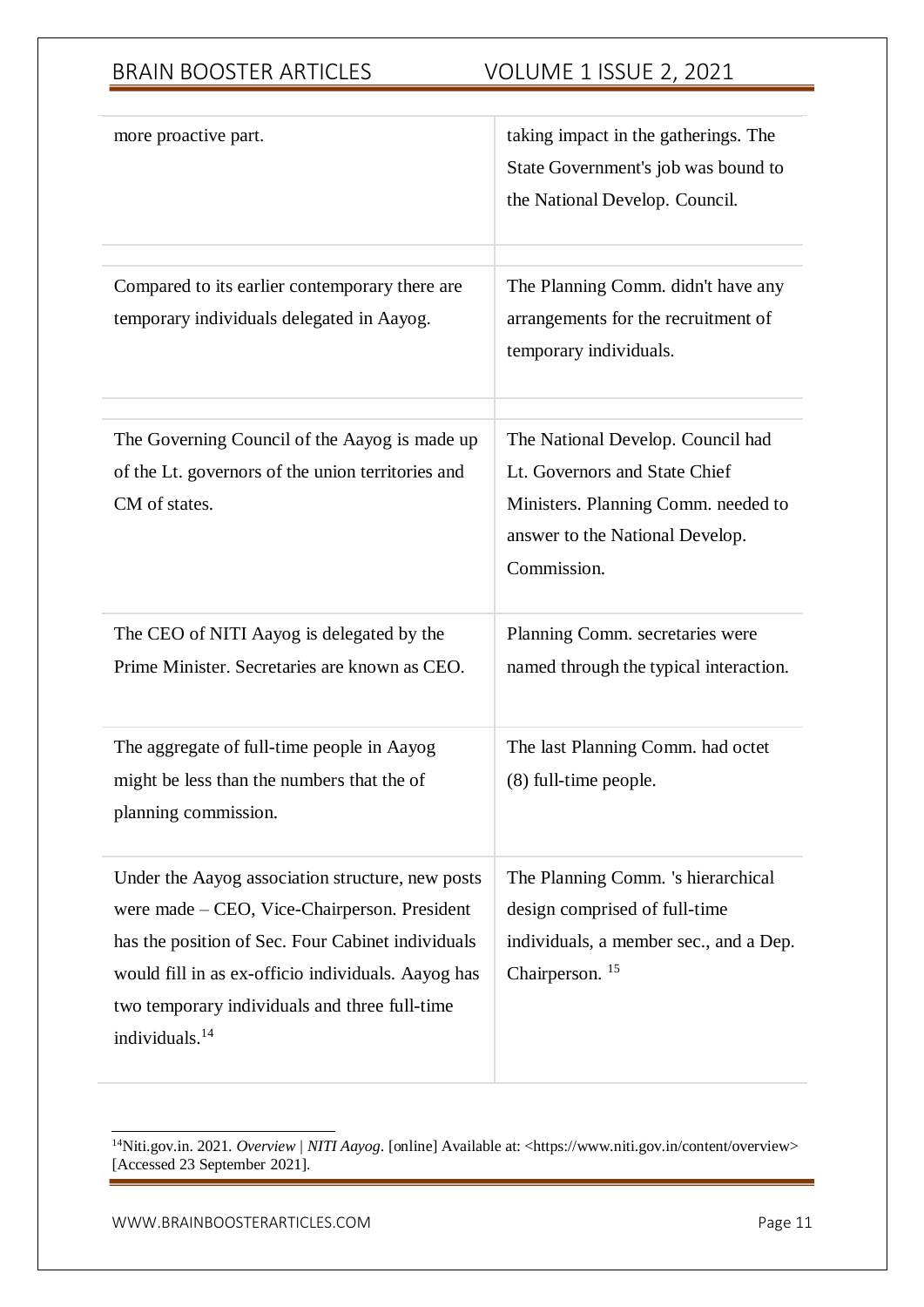# **Analysis**

Before going into the policy making of NITIAayog let us also analyse the layout of this coveted organization in comparison to the planning comm. and some powers of these organizations.

In terms of structure the Aayog can certainly be said to be the better organization because it had the representation of the states in core policy making decisions which makes it a better representing organization compared to planning commission. States can now actively take part in policy making decisions and put forward their grievances, needs and specific requirements get done. Thus, empowering the cooperative federalism of the nation. It is believed that a strong nation is the one that keeps its sub units that is the states in India's case fulfilled and satisfied, and India through Aayog has taken a positive stride towards that goal.

This is however not the complete story because Aayog has also included two temporary individuals from eminent educational institutions again a feature that was quite overtly missing in the structure of Planning commission. This led to a lack of educational insight into the policies of Planning Commission.

In terms of powers, Planning commission quite clearly takes the cake because it had the powers to enforce its plans, place the funds to different states and central ministries. While Aayog is more of an advisory body, planning commission was a working body and not just an advisory part of the government.

Policy wise Aayog has taken a bottom-up comprehensive approach. Policies such as Atal innov. mission, Digital India have taken India into new and better era of entrepreneurship

And cashless transaction. It's a bottom-upapproach because there are many steps to establish regional centres like the Atal incubation chambers and the Atal Tinkering Lab which are set up in 500 schools across districts as per the Atal innov. mission.It's comprehensive approach becauseAayog has scrapped the 5-year plans by the planning commission and instead introduced the 15-year plan and it might have apositive impact because in a country as large as India, policy implementation takes time.

<sup>15</sup>BYJUS. 2021. *Difference between NITI Aayog and Planning Commission of India | NITI Aayog vs Planning Commission*. [online] Available at: <https://byjus.com/free-ias-prep/difference-between-niti-aayog-andplanning-commission/> [Accessed 23 September 2021].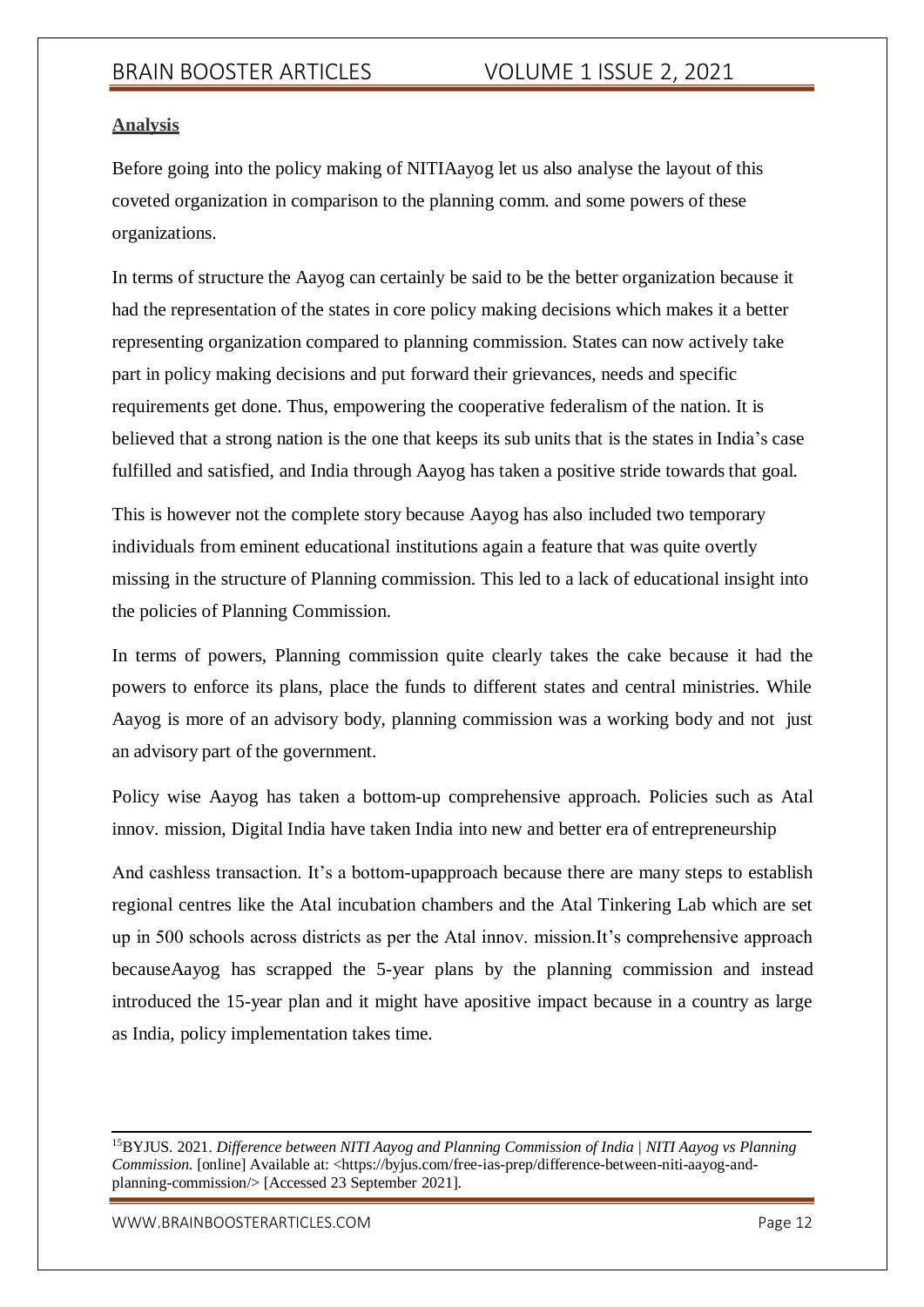The national monetisation plan by the government is another ambitious and possibly profitable deal for the country. What has the government achieved through this initiative is chance of gaining capital, improving infrastructure and possibility of increasing efficiency through private control of Government assets. It is to be noted that no ownership has been transferred hence in case some private company does poorly it can be replaced. This is a possibly game changing move however it is not bereft of possible limitations. Such as, a 4 year duration of asset working by a company, the company might be hesitant in making any big investments in the venture. These are just some of the possible concerns in the scheme. Time will truly tell that how efficient or inefficient this scheme leaves the country's assets after a few years.

# **Conclusion**

The Aayog brings a fresh breath of air with regards to planning ofour country's development. In terms of representation the Aayog is very varied because not only does it involve the top executives from the centre but also state chief ministers, lieutenant governors of Union territories. Proper state incorporation in the Aayog means that needs of states are not ignored, contrary to the planning comm. because there were chances that in the planning comm., state needs were ignored either intentionally or unintentionally. Aayog however lacks the teeth to enforce it's advisory over the Govt. which in this regard can be called out as a negative. It is understandable that Govt. wants to make sure any policy by Aayog is double checked by the Govt., but it should be also made sure that the policies that are double checked and approved by the Govt. are indeed enforced. In terms of research acumen, it is appreciated that two temporary individuals from leading educational institutions are added in Aayog. However, if further improvements are to be made, few individuals from specialized research back ground for instance from the leading research institutions, medical background (for advice on medical policies) etc. could be added in order to further increase the credibility of Aayog. Overall, the policies of Aayog can be said to be quite comprehensive and progressive but the National Monetisation plan may be called to be one of the mostaudaciouspolicies ever by the Aayog implemented by the Govt. To keep the interests of the destitute majority, Govt. must make sure despite being run by the private parties, these key sectors such as railways, roadways etc. which are the bread and butter of many poverty stricken and medium class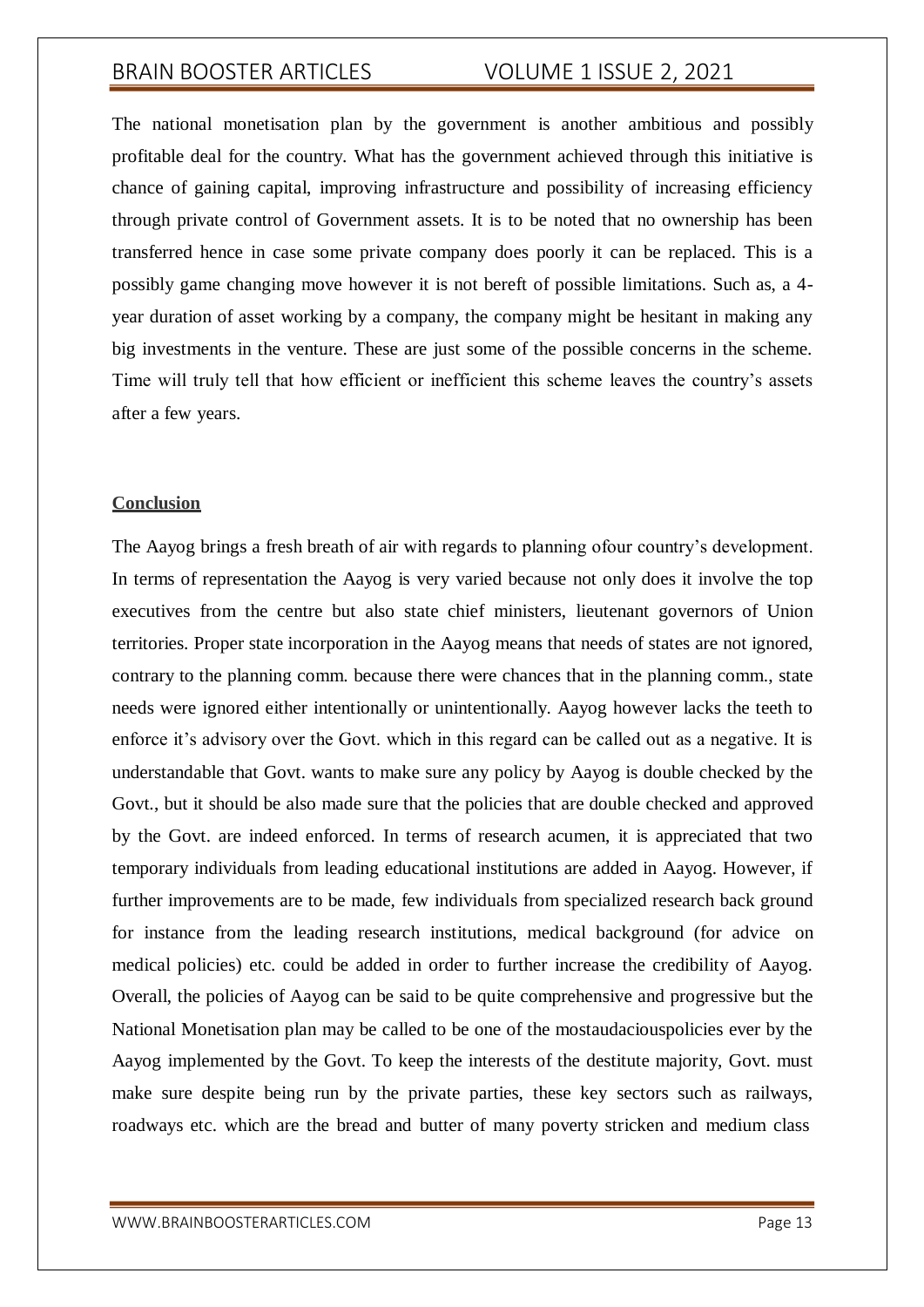masses are not made out of reach of these people via the increased prices.<sup>16</sup> Prices must hence be controlled by the government at least in the departments on which the poverty stricken rely. These are some of the concerns I have regarding the new policy and hopefully the govt. takes appropriate steps to prevent any mis happenings. All hopes and eyes now onto the leaders of the country that is India.

## **Abbreviations**

- GOI Government of India
- Aayog- NITI Aayog
- NMP- National Monetary Plan/Pipeline
- CM- Chief Minister
- Lt.- Lieutenant
- Gov.- governing
- PM- Prime Minister
- res resolution
- NAC- National Advisory Council
- imp. important
- org. organization
- acc. according
- Admin. Administrators
- EO- Ex-officio
- CEO- Chief Executive Officer
- Sec.- Secretary

develop. – development

<sup>16</sup>Verma, V., 2021. *NITI Aayog: A Success or a Failure*. [online] iPleaders. Available at: <https://blog.ipleaders.in/niti-aayog-a-success-or-a-failure/> [Accessed 23 September 2021].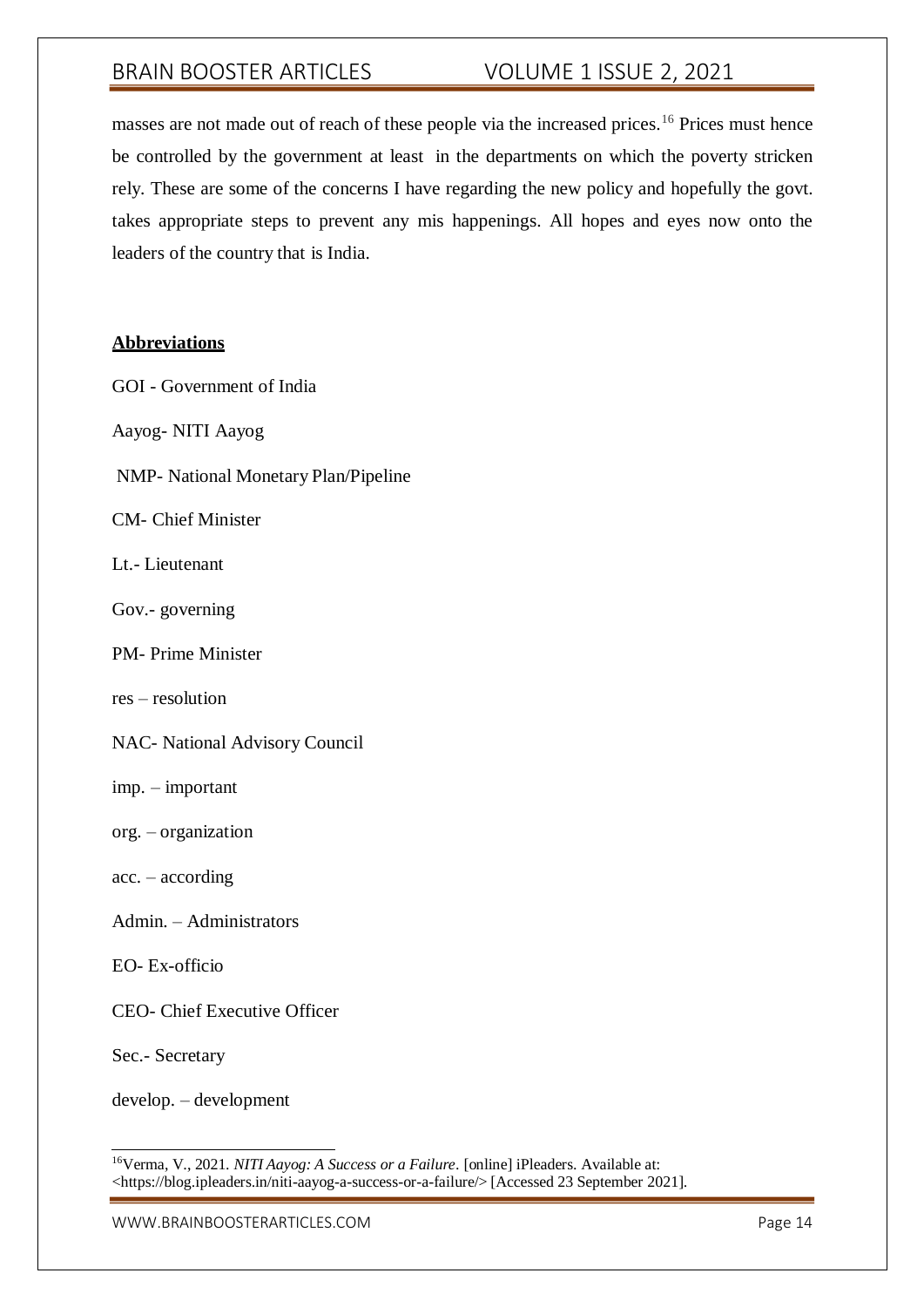comm.- commission

dep. – deputy

innov. – innovation

govt. – government

### **References**

https:[//www.pmindia.gov.in/en/major\\_initiatives/niti-aayog-transforming-indias](http://www.pmindia.gov.in/en/major_initiatives/niti-aayog-transforming-indias-)development-agenda/

https://pib.gov.in/newsite/PrintRelease.aspx?relid=163340

https:[//www.niti.gov.in/](http://www.niti.gov.in/)

https://pib.gov.in/newsite/PrintRelease.aspx?relid=114273

https://economictimes.indiatimes.com/news/economy/policy/niti-aayogs-dr-rajiv-kumarbreaks-down-the-national-monetisation-plan-and-lessons-learnt-from-pastprojects/articleshow/85588713.cms

https://timesofindia.indiatimes.com/business/india-business/explained-rs-1-5-lakh-croremonetisation-plan-for-indian-railways-assets-in-5-points-charts/articleshow/85683482.cms

https:[//www.investopedia.com/ask/answers/043015/what-difference-between-green-field](http://www.investopedia.com/ask/answers/043015/what-difference-between-green-field-)and-brown-field-investment.asp

https://blog.ipleaders.in/niti-aayog-a-success-or-a-failure/

https://whatis.techtarget.com/definition/Public-private-partnership-PPP

https://byjus.com/free-ias-prep/difference-between-niti-aayog-and-planning-commission/

https:/[/www.deccanherald.com/specials/sunday-spotlight/national-monetisation-plan-a](http://www.deccanherald.com/specials/sunday-spotlight/national-monetisation-plan-a-)challenging-complex-task-1027129.html

https:[//www.ijsr.net/get\\_abstract.php?paper\\_id=SR20226104106&gclid=Cj0KCQjwv5uKBh](http://www.ijsr.net/get_abstract.php?paper_id=SR20226104106&gclid=Cj0KCQjwv5uKBh) D6ARIsAGv9a-yYLFT8JQiaoTceboXf-

9AbxDeI29OC3342UPewdrVzmJGYN3YylJIaArOqEALw\_wcB

https://neostencil.com/upsc-indian-economy-niti-ayog-function-structure